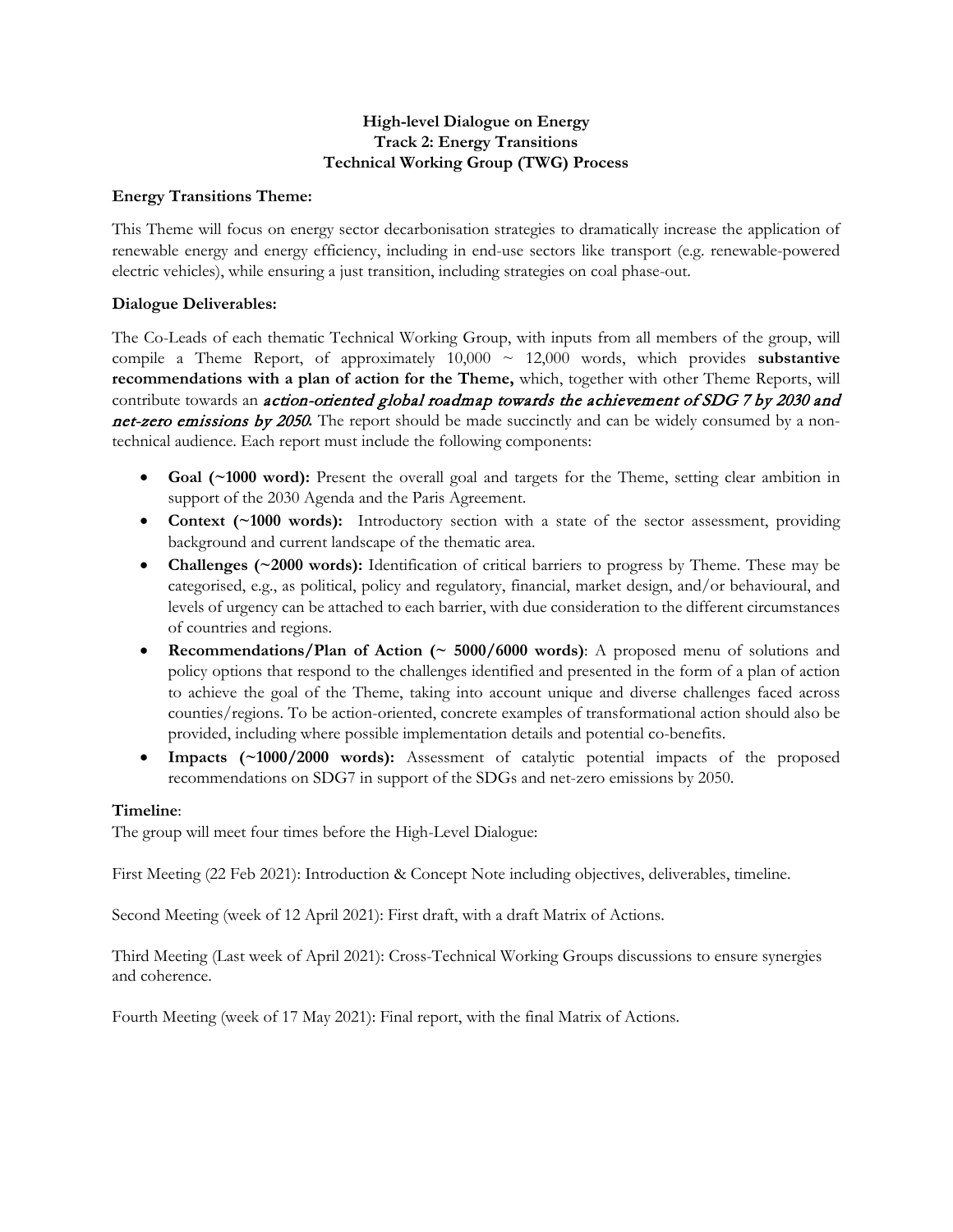# **High-level Dialogue on Energy Track 2: Energy Transitions Concept Note for Thematic Report**

### **Root Challenges:**

Implementing the 2030 Agenda for Sustainable Development and the Paris Agreement is high on the global agenda. These inherently connected and mutually reinforcing processes are providing a framework for international co-operation, with the goal of a sustainable, prosperous world where no one is left behind. Energy runs through all facets of these global agreements, and it is a decisive element for their achievement.

Over the next decade, every part of the energy-related systems will be affected by changes in demand and supply, developments in policy and continuous technological advancements. The ongoing changes are transformational and already profoundly affecting the system that has evolved over the past century. Notably, previously unimagined possibilities are emerging for millions who lack access to energy.

But the past year profoundly challenged our relationship with energy. The COVID-19 pandemic highlighted the cost of tying economies to the fate of fuels prone to price shocks. The very real challenges facing healthcare systems with unreliable energy access were magnified. The difficulties people faced continuing work or schooling were amplified, with many households without remote access. The energy system – along with the rest of economy – has been shaken to the core.

How the world emerges from this crisis will determine our shared future. There is a window of opportunity to shape a new energy future. This future has to be resilient and inclusive, and transitions must be just. Renewable technologies, coupled with energy efficiency, provide an immediate, cost-effective solution in the quest for economic prosperity, social inclusion and a resilient future. As accelerating uptake brought economies of scale, the cost of wind and solar energy fell drastically, and countries continuously raised their ambitions. Renewable energy capacity has more than doubled between 2010 and 2019[1](#page-1-0), reaching over 2.500 GW globally. This is nearly a third of the global installed capacity.

This progress has brought multiple benefits. The renewable energy sector accounted for 11.5 million jobs worldwide in 2019[2.](#page-1-1) This number can be multiplied as an ambitious energy transition strategy can bring at least three times more jobs than traditional sources. Every million dollars invested in renewables would create at least 25 jobs; while every million dollars invested in efficiency solutions or energy flexibility would create about ten jobs.

While considerable progress has been made, much remains to be done. The world is lagging behind its set agenda on development and climate. Investments are still reflecting the business-as-usual approach; and solutions for transport, heating and cooling are only beginning to emerge, and supporting infrastructure has yet to evolve. That energy transitions must take place is not in question. The question now is *how* to transition. It is incumbent on all to ensure the global community moves now and moves quickly. Delaying the transitions will only make this job harder later on and bring unnecessary hardship to those already struggling.

<sup>1</sup> IRENA, *Renewable Capacity Statistics 2020* (2020)*,* available at:

<span id="page-1-0"></span><https://www.irena.org/publications/2020/Mar/Renewable-Capacity-Statistics-2020>

<span id="page-1-1"></span><sup>2</sup> IRENA, *Renewable Energy and Jobs – Annual Review 2020* (2020), available at; <https://www.irena.org/publications/2020/Sep/Renewable-Energy-and-Jobs-Annual-Review-2020>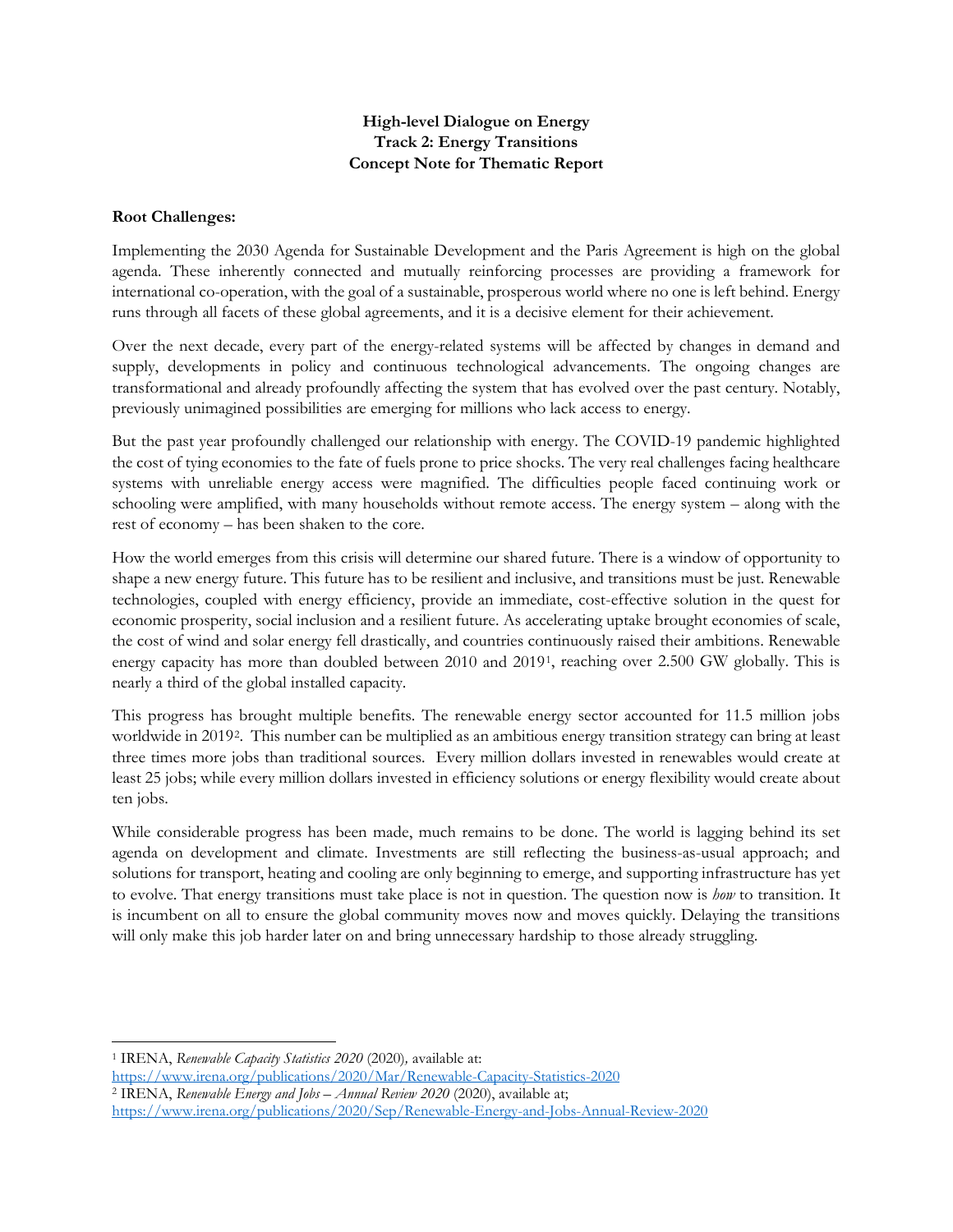Crucially, for the transitions to truly have a positive impact, justice and fairness must be at the heart of planning and action. Specific actions must be taken across the board, such as **increasing efficient energy generation and use**; **decarbonising buildings, hard-to-abate sectors**; and **greening transport**.

It is critical for the world to commit to **using energy efficiently** to support economic productivity growth, lower bills and reduce emissions. Energy efficiency, together with renewables and demand reduction, could account for over 80% of the CO<sub>2</sub> emission reductions needed.<sup>[3](#page-2-0)</sup> It will be important for all end-use sectors, and consumers, to use energy as efficiently as possible, with coordination and support from all levels of government.

It is vital the world acts now to prevent locking in expensive high-carbon energy assets with long lifespans, such as **coal-fired power plants**. Globally, about 27% of primary energy needs are met by coal.[4](#page-2-1) Coal plants currently under construction or planned for construction would lead to emissions of approximately 150 GtCO2 over an assumed 40-year lifetime.[5](#page-2-2) Much of this planned capacity is led by the Asia-Pacific region, which accounts for around 94% of coal plants under construction, planned or announced.[6](#page-2-3) At the same time, 500 GW of existing coal plants with the highest operating costs could be economically replaced with new utilityscale solar PV and onshore wind.[7](#page-2-4)It is imperative the world unites in helping to shift to a modern and resilient system while ensuring a just and orderly transition.

Limiting the rise in average global temperatures to 1.5°C presents significant technical and economic challenges, particularly in some **highly energy-intensive sectors such as buildings, industry and transport**. Four of the most energy-intensive industries and three key transport sectors stand out as the hardest to decarbonise. Those seven sectors could account for 38% of energy and process emissions and 43% of final energy use by 2050[8](#page-2-5) unless major policy changes are pursued now. Without measures in place, energy and process emissions could amount to 11.4 gigatonnes from industry and 8.6 gigatonnes from transport at mid-century.

**Decarbonising transport must be a priority**. The global passenger car fleet is projected to double by 2050, with an estimated 75% of growth taking place in developing markets.<sup>[9](#page-2-6)</sup> The transition to increasingly electrified forms of transport and heat, when combined with increased renewable power generation, can deliver around 75% of the energy-related  $CO_2$  emissions reductions needed to limit warming well-below  $2^{\circ}C$ .<sup>[10](#page-2-7)</sup> The transition is already visible in some countries: Norway sold more electric cars in 2020 than fossil fuel-powered cars,<sup>[11](#page-2-8)</sup> while China currently hosts 230 million electric bikes.<sup>[12](#page-2-9)</sup> Cutting transport emissions will have huge benefits for

```
5 UNEP, The Emissions Gap Report 2017: Synthesis report (2017), available at:
```
<span id="page-2-0"></span><sup>3</sup> IRENA, *Global Renewables Outlook: Energy Transformation 2050* (2020), available at:

<https://www.irena.org/publications/2020/Apr/Global-Renewables-Outlook-2020>

<span id="page-2-1"></span><sup>4</sup> BP, *Statistical Review of World Energy* (2019), available at: [https://www.bp.com/en/global/corporate/energy-](https://www.bp.com/en/global/corporate/energy-economics/statistical-review-of-world-energy/coal.html.html#coal-consumption)

[economics/statistical-review-of-world-energy/coal.html.html#coal-consumption](https://www.bp.com/en/global/corporate/energy-economics/statistical-review-of-world-energy/coal.html.html#coal-consumption)

<span id="page-2-3"></span><https://www.unep.org/resources/report/emissions-gap-report-2017-synthesis> <sup>6</sup> UNESCAP, *Coal Phase-out and Energy Transition Pathways for Asia and the Pacific* (2021), available at:

[https://www.unescap.org/kp/2021/coal-phase-out-and-energy-transition-pathways-asia-and-pacific#](https://www.unescap.org/kp/2021/coal-phase-out-and-energy-transition-pathways-asia-and-pacific)

<span id="page-2-4"></span><sup>7</sup> IRENA, *Renewable Energy Generation Costs in 2019* (2020), available at

<https://www.irena.org/publications/2020/Jun/Renewable-Power-Costs-in-2019>

<span id="page-2-5"></span><sup>8</sup> IRENA, *Reaching Zero with Renewables* (2020), available at [https://www.irena.org/publications/2020/Sep/Reaching-](https://www.irena.org/publications/2020/Sep/Reaching-Zero-with-Renewables)[Zero-with-Renewables](https://www.irena.org/publications/2020/Sep/Reaching-Zero-with-Renewables)

<span id="page-2-6"></span><sup>9</sup> UNEP, *Why does Electric Mobility matter*, available at: [https://www.unep.org/explore-topics/transport/what-we](https://www.unep.org/explore-topics/transport/what-we-do/electric-mobility/why-does-electric-mobility-matter)[do/electric-mobility/why-does-electric-mobility-matter](https://www.unep.org/explore-topics/transport/what-we-do/electric-mobility/why-does-electric-mobility-matter)

<span id="page-2-7"></span><sup>10</sup> IRENA, *Global Renewables Outlook: Energy Transformation 2050* (2020), available at: <https://www.irena.org/publications/2020/Apr/Global-Renewables-Outlook-2020>

<span id="page-2-8"></span><sup>11</sup> Reuters, *Electric cars rise to record 54% market share in Norway in 2020* (2021), available at: <https://www.reuters.com/article/us-autos-electric-norway-idUSKBN29A0ZT>

<span id="page-2-9"></span><sup>12</sup> UNEP, *Why does Electric Mobility matter*, available at: [https://www.unep.org/explore-topics/transport/what-we](https://www.unep.org/explore-topics/transport/what-we-do/electric-mobility/why-does-electric-mobility-matter)[do/electric-mobility/why-does-electric-mobility-matter](https://www.unep.org/explore-topics/transport/what-we-do/electric-mobility/why-does-electric-mobility-matter)